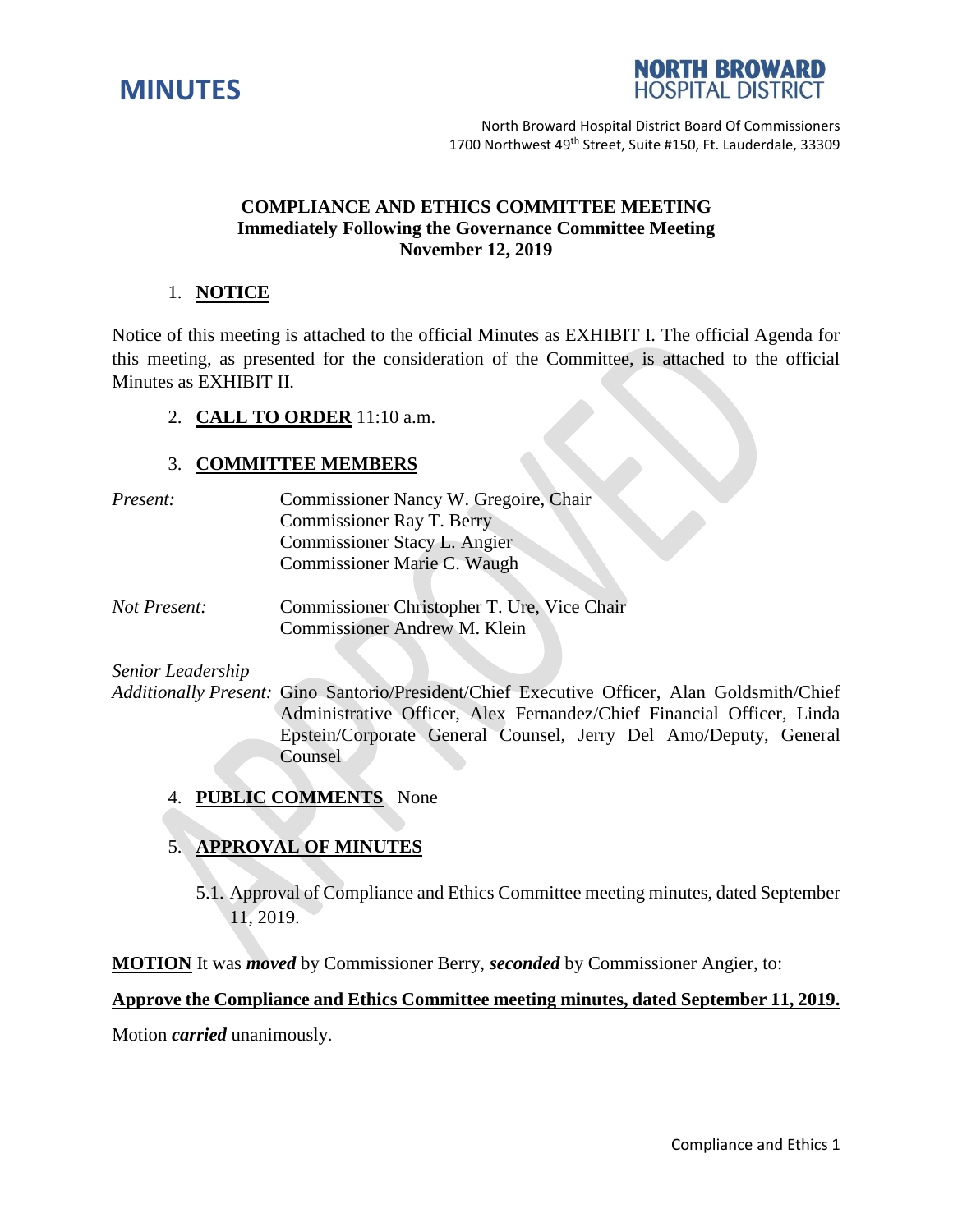



## 6. **TOPIC OF DISCUSSION**

#### 6.1. Chief Compliance Officer Report

#### 6.1.1. Compliance Department Update

Mr. Kozik reported on the results from the completed Focus Arrangements and Tracking and Remuneration audits:

- o CIA Year 4, Quarter 3, Focus Arrangement, 1.1% error rate
- o Leases, 2.8% error rate
- o On Call Coverage, 2.8% error rate
- o Medical Director Agreements, 15.5% error rate

Mr. Kozik further reported on the following departmental activities since his last monthly report:

- o Observation Stay, Condition 44 audit, pending and nearly completed.
- o Acute Care Discharge Transfer audit, pending and nearly completed.
- o Home Health Claims audit, completed at 0% error rate.
- o Letter received on August 21, 2019 from SafeGuard Services who were engaged by CMS to conduct audits of claims received by Medicaid providers at Broward Health Medical Center between October 1, 2014 and March 31, 2018. SafeGuard final report pending.
- o Enterprise Risk Assessment audit results identified 19 system wide high-risk areas. Each high-risk area will be assigned a senior leader and team to implement risk mitigation plan, increase effectiveness of controls and establish target dates.
- o Compliance Work Plan in progress and will be presented on to the Executive Compliance Group, followed by the Board.
- o Finalization of contract with the organization conducting HIPAA Patient Privacy Review is in progress.
- o A Compliance Coding Specialist had been retained, who will be performing bi-annual comprehensive coding accuracy audit on all hospital coders.
- o In an effort to reduce errors identified within internal and external compliance audits, members convened by Broward Health's regional CFOs were in the process of documenting best practices to avoid denials based upon not following a specific National Converge Determination (NCD) or Local Coverage Determination (LCD).
- $\circ$  Compliance report of activity for the 4<sup>th</sup> reporting period completed and will be reported to the Executive Compliance Work Group, Board Members, and annual report.
- o Letter received from the Office of Civil Rights (OCR) regarding a patient complaint. After an internal review by Broward Health's Privacy staff, it was determined that no breach had occurred.
- o Automation and tracking organization's conflict of interest issues will be put through C-360. Full implementation anticipated by mid-December.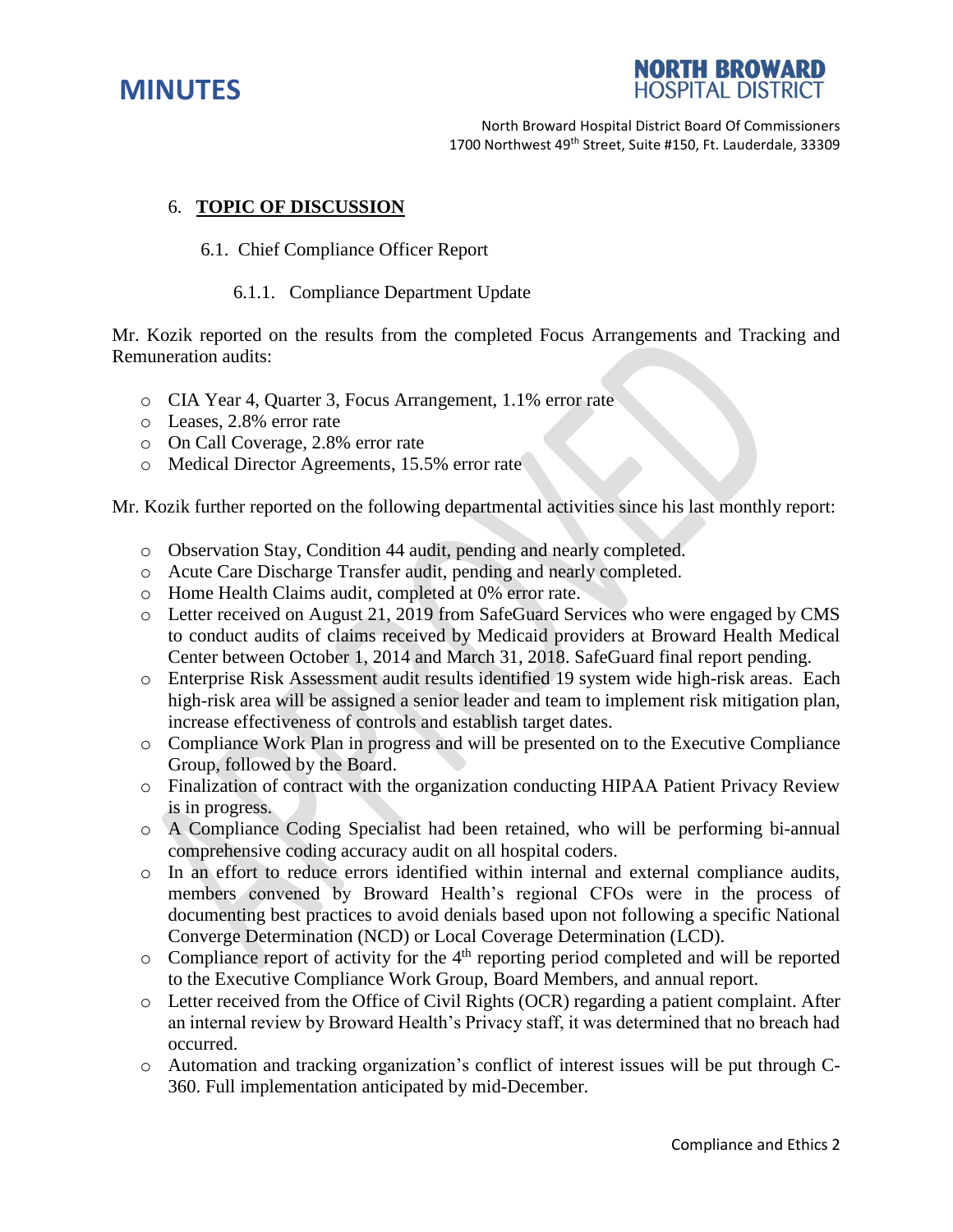



- o Joint meetings between the compliance and legal departments will continue on a monthly basis.
- o An Enforcement Conference in Washington D.C. attended by Mr. Kozik and two compliance staff members.
- o A hepatitis vaccination waiver was granted by the Monitor.

\* Please note, 6.1.3. CIA Update was given prior to the 6.1.2. IRO Update

6.1.3. CIA Update

- o October 31, 2019, letter from the Monitor reported all outstanding issues from the 2nd and 3rd annual reports had been cleared.
- o November 1, 2019, letter from Monitor reported reportable events disclosed since the beginning of the CIA had been closed as well.
- o Follow up request from Monitor on (2) pending reportable events
	- Physician on the excluded list refund for services
	- Sleep Study, six year review and payback
- o Extension was provided until January 3, 2020 for submission of annual report.

6.1.2. IRO Update

- o September 27, 2019, received IRO Draft Systems Review Report.
	- o October 21, 2019, received Draft Report reference to Exhibit C regarding Policies & Procedures with IRO's recommendations for enhancements. Recommendations being implemented.
- o October 21, 2019 through 22, 2019, IRO visit to Spectrum. Delivery of final transaction and system report anticipated by December 13, 2019.

o September 2, 2019, samples provided to Monitor by IRO. Broward Health and IRO recommended two groups of arrangements, being Best Choice and certain committee meeting arrangements, be excluded. Monitor approved exclusion.

o September 2019, (5) HIPAA breaches reported to Monitor from Broward Health North (2) and Broward Health Medical Center (3).

- o February 14, 2019, letter sent to Monitor regarding (2) Reportable Events:
	- Certification letter provided by the CFO related to the suspension of a physician, in which a refund in the amount of \$568.34 was made to appropriate payers.
	- Certification letter provided by the CFO related to an overpayment on cardiac devices, which was completely refunded to Medicare and any other applicable Federal Healthcare Program payers.
- o Three waivers related to CIA and FMV language were granted by Monitor.
- o Board and Audit Committee Compliance Conference scheduled February 24 and 25, 2020.
- o IRO Plan of Correction Subcommittee chaired by Ms. Epstein moving forward.